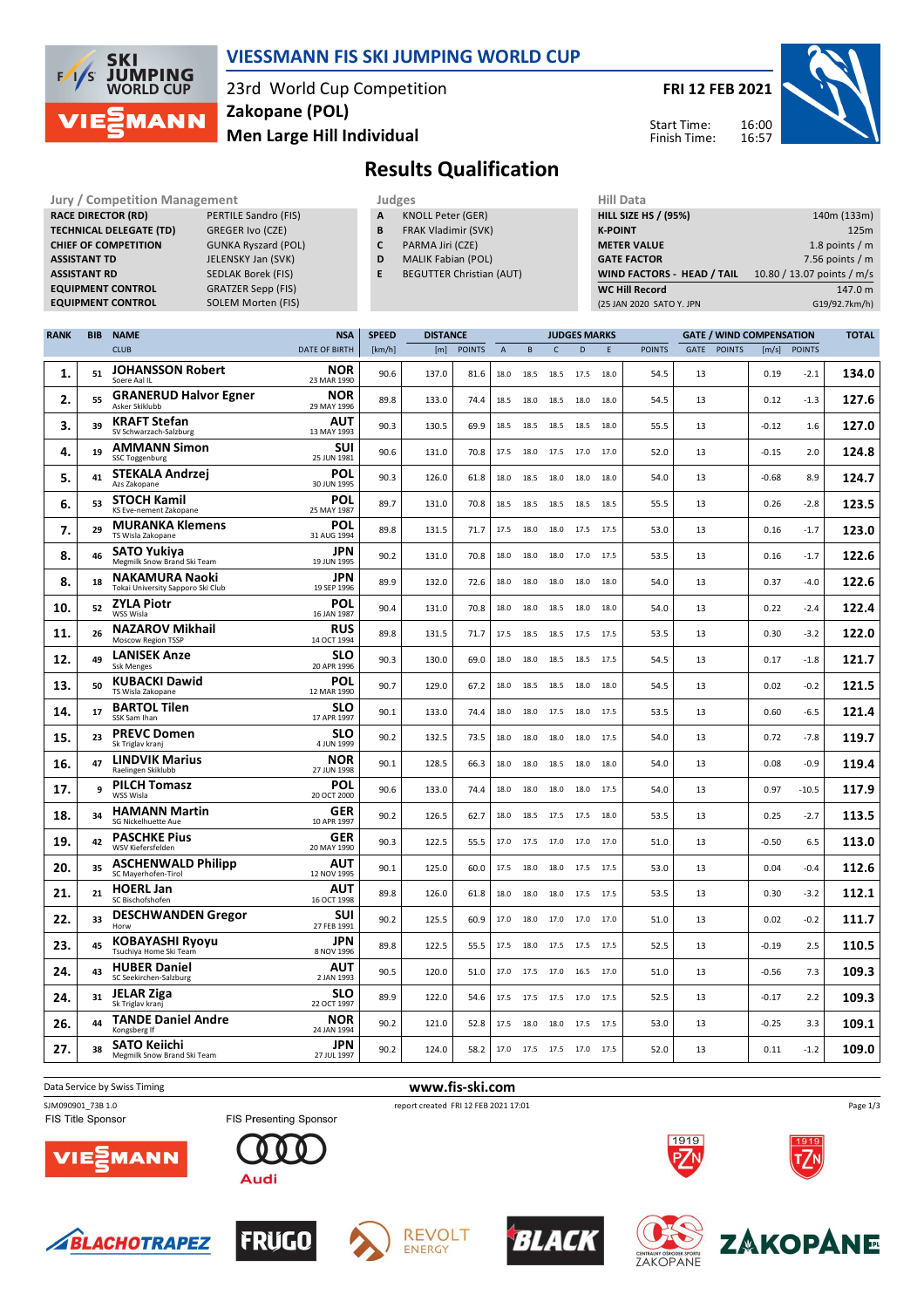

#### **VIESSMANN FIS SKI JUMPING WORLD CUP**

23rd World Cup Competition **Men Large Hill Individual Zakopane (POL)**

**FRI 12 FEB 2021**

Start Time: Finish Time:



## **Results Qualification**

| <b>RANK</b>          | <b>BIB</b>     | <b>NAME</b>                                               | <b>NSA</b>                | <b>SPEED</b> | <b>DISTANCE</b> |               |             | <b>JUDGES MARKS</b> |                |      |             |               | <b>GATE / WIND COMPENSATION</b> |               |         |               |       |
|----------------------|----------------|-----------------------------------------------------------|---------------------------|--------------|-----------------|---------------|-------------|---------------------|----------------|------|-------------|---------------|---------------------------------|---------------|---------|---------------|-------|
|                      |                | <b>CLUB</b>                                               | <b>DATE OF BIRTH</b>      | [km/h]       | [m]             | <b>POINTS</b> | $\mathsf A$ | $\, {\sf B}$        | $\mathsf{C}$   | D    | $\mathsf E$ | <b>POINTS</b> | GATE                            | <b>POINTS</b> | [m/s]   | <b>POINTS</b> |       |
| 28.                  | 48             | <b>GEIGER Karl</b><br>SC 1906 Oberstdorf                  | GER<br>11 FEB 1993        | 90.5         | 121.5           | 53.7          | 17.5        | 17.5                | 17.5 17.5      |      | 17.0        | 52.5          | 13                              |               | $-0.16$ | 2.1           | 108.3 |
| 29.                  | 27             | <b>SCHMID Constantin</b><br>Wsv Oberaudorf                | GER<br>27 NOV 1999        | 90.4         | 123.5           | 57.3          | 17.5        | 18.0                | 17.5           | 17.0 | 17.0        | 52.0          | 13                              |               | 0.14    | $-1.5$        | 107.8 |
| 30.                  | 40             | <b>PAVLOVCIC Bor</b><br>Nd Ratece planica                 | <b>SLO</b><br>27 JUN 1998 | 90.3         | 120.0           | 51.0          | 17.0        | 18.0                | 17.5           | 17.0 | 17.0        | 51.5          | 13                              |               | $-0.33$ | 4.3           | 106.8 |
| 31.                  | 3              | <b>KORNILOV Denis</b><br>Sdushor CSP N. Novgorod Dinamo   | <b>RUS</b><br>17 AUG 1986 | 90.2         | 119.5           | 50.1          | 16.0        |                     | 16.5 17.0 16.5 |      | 16.0        | 49.0          | 13                              |               | $-0.52$ | 6.8           | 105.9 |
| 32.                  | 11             | <b>HULA Stefan</b><br>KS Eve-nement Zakopane              | POL<br>29 SEP 1986        | 89.8         | 123.0           | 56.4          | 17.5        | 17.5                | 18.0           | 17.5 | 17.5        | 52.5          | 13                              |               | 0.40    | $-4.3$        | 104.6 |
| 33.                  | 22             | <b>KLIMOV Evgeniy</b><br>GBU TSTOVS Mos obl Start Perm    | <b>RUS</b><br>3 FEB 1994  | 89.6         | 120.5           | 51.9          | 17.0        | 17.5                | 17.0           | 17.0 | 17.0        | 51.0          | 13                              |               | $-0.01$ | 0.1           | 103.0 |
| 34.                  | 5              | <b>WOHLGENANNT Ulrich</b><br>SK Kehlegg-Vorarlberg        | AUT<br>1 AUG 1994         | 89.8         | 120.5           | 51.9          | 17.0        | 17.5                | 17.5           | 17.0 | 17.5        | 52.0          | 13                              |               | 0.14    | $-1.5$        | 102.4 |
| 35.                  | 30             | <b>FREUND Severin</b><br>WSV DJK Rastbuechl               | GER<br>11 MAY 1988        | 90.6         | 120.0           | 51.0          | 17.5        |                     | 18.0 17.5      | 17.0 | 17.0        | 52.0          | 13                              |               | 0.13    | $-1.4$        | 101.6 |
| 36.                  | 36             | <b>FORFANG Johann Andre</b><br><b>Tromsoe Skiklub</b>     | <b>NOR</b><br>4 JUL 1995  | 89.7         | 117.5           | 46.5          | 17.0        |                     | 17.5 17.0      | 17.0 | 17.0        | 51.0          | 13                              |               | $-0.29$ | 3.8           | 101.3 |
| 37.                  | 25             | <b>LACKNER Thomas</b><br>HSV Absam-Bergisel-Tirol         | <b>AUT</b><br>9 APR 1993  | 90.3         | 120.0           | 51.0          | 17.0        | 17.5                | 17.0           | 17.0 | 17.0        | 51.0          | 13                              |               | 0.10    | $-1.1$        | 100.9 |
| 38.                  | 28             | <b>BOYD-CLOWES Mackenzie</b><br>Altius Nordic Ski Club    | <b>CAN</b><br>13 JUL 1991 | 90.5         | 122.5           | 55.5          | 17.0        | 18.0                | 17.0           | 17.5 | 17.0        | 51.5          | 13                              |               | 0.59    | $-6.4$        | 100.6 |
| 39.                  | 54             | <b>EISENBICHLER Markus</b><br><b>TSV Siegsdorf</b>        | GER<br>3 APR 1991         | 90.0         | 121.0           | 52.8          | 17.5        |                     | 17.5 17.0      | 17.0 | 17.0        | 51.5          | 13                              |               | 0.38    | $-4.1$        | 100.2 |
| 40.                  | $\overline{a}$ | <b>KALINICHENKO Vitaliv</b><br>ShVSM of Ivano-Frankivsk   | <b>UKR</b><br>9 AUG 1993  | 90.0         | 120.0           | 51.0          | 17.0        |                     | 17.0 17.5      | 17.0 | 17.0        | 51.0          | 13                              |               | 0.35    | $-3.8$        | 98.2  |
| 41.                  | 16             | <b>ZAJC Timi</b><br>SSK Ljubno BTC                        | <b>SLO</b><br>26 APR 2000 | 89.7         | 118.5           | 48.3          | 17.0        |                     | 17.0 17.5      | 17.0 | 17.0        | 51.0          | 13                              |               | 0.11    | $-1.2$        | 98.1  |
| 42.                  | 37             | <b>HAYBOECK Michael</b><br>UVB Hinzenbach-Oberoesterreich | AUT<br>5 MAR 1991         | 90.6         | 116.5           | 44.7          | 17.0        | 17.0                | 17.0           | 16.5 | 17.0        | 51.0          | 13                              |               | 0.06    | $-0.6$        | 95.1  |
| 43.                  | 8              | <b>DEAN Decker</b><br>Steamboat Springs winter sports clu | USA<br>8 AUG 2000         | 90.4         | 117.5           | 46.5          | 17.0        | 17.5                | 17.5           | 17.0 | 17.0        | 51.5          | 13                              |               | 0.32    | $-3.5$        | 94.5  |
| 44.                  | 14             | <b>KOT Maciei</b><br>AZS Zakopane                         | <b>POL</b><br>9 JUN 1991  | 89.9         | 116.5           | 44.7          | 16.5        |                     | 16.5 18.0      | 17.0 | 16.5        | 50.0          | 13                              |               | 0.10    | $-1.1$        | 93.6  |
| 45.                  | 24             | <b>ZNISZCZOL Aleksander</b><br>WSS Wisla                  | <b>POL</b><br>8 MAR 1994  | 89.5         | 115.0           | 42.0          | 16.5        | 17.0                | 16.5           | 16.5 | 16.5        | 49.5          | 13                              |               | $-0.07$ | 0.9           | 92.4  |
| 45.                  | 20             | <b>WASEK Pawel</b><br>WSS Wisla                           | POL<br>2 JUN 1999         | 89.9         | 113.0           | 38.4          | 17.0        | 17.5 17.0           |                | 17.0 | 16.5        | 51.0          | 13                              |               | $-0.23$ | 3.0           | 92.4  |
| 47.                  | 32             | <b>WOLNY Jakub</b><br>LKS Klimczok Bystra                 | POL<br>15 MAY 1995        | 89.7         | 116.5           | 44.7          | 17.0        | 17.5                | 17.5           | 17.0 | 16.5        | 51.5          | 13                              |               | 0.37    | $-4.0$        | 92.2  |
| 48.                  | 12             | <b>ZOGRAFSKI Vladimir</b><br><b>NSA</b>                   | <b>BUL</b><br>14 JUL 1993 | 88.9         | 104.5           | 23.1          | 16.0        | 16.5                | 16.5           | 16.0 | 16.0        | 48.5          | 13                              |               | $-0.33$ | 4.3           | 75.9  |
| 49.                  | 1              | <b>MARUSIAK Yevhen</b><br>ShVSM of Ivano-Frankivsk        | <b>UKR</b><br>16 MAR 2000 | 89.6         | 107.0           | 27.6          | 16.0        | 16.5                | 16.0           | 17.0 | 16.0        | 48.5          | 13                              |               | 0.03    | $-0.3$        | 75.8  |
| 50.                  | 6              | <b>MUMINOV Sabirzhan</b><br>Almaty                        | <b>KAZ</b><br>16 APR 1994 | 89.5         | 101.0           | 16.8          | 16.0        | 16.5                | 16.5           | 16.0 | 15.5        | 48.5          | 13                              |               | $-0.50$ | 6.5           | 71.8  |
| <b>Not Qualified</b> |                |                                                           |                           |              |                 |               |             |                     |                |      |             |               |                                 |               |         |               |       |
|                      |                | <b>MALTSEV Kevin</b>                                      | EST                       |              |                 |               |             |                     |                |      |             |               |                                 |               |         |               |       |
| 51.                  | $\overline{7}$ | Elva Skiclub<br><b>MARKENG Thomas Aasen</b>               | 4 JUL 2000<br><b>NOR</b>  | 89.1         | 102.0           | 18.6          | 15.5        | 16.5                | 15.5           | 16.0 | 15.5        | 47.0          | 13                              |               | $-0.22$ | 2.9           | 68.5  |
| 52.                  | 13             | Lensbygda Sportsklubb                                     | 18 JUN 2000               | 90.3         | 106.0           | 25.8          | 14.5        | 15.5 14.5 14.5      |                |      | 14.5        | 43.5          | 13                              |               | 0.12    | $-1.3$        | 68.0  |
| 53.                  | $\overline{2}$ | <b>TKACHENKO Sergey</b><br>Ski Club VKO                   | <b>KAZ</b><br>8 JUN 1999  | 89.3         | 91.5            | $-0.3$        | 14.0        | 15.5                | 14.0           | 15.0 | 13.5        | 43.0          | 13                              |               | $-0.28$ | 3.7           | 46.4  |
| 54.                  | 10             | <b>INSAM Alex</b><br>G.S. FIAMME ORO MOENA                | <b>ITA</b><br>19 DEC 1997 | 89.6         | 92.0            | 0.6           | 14.0        | 15.0 14.5 14.0      |                |      | 13.5        | 42.5          | 13                              |               | 0.10    | $-1.1$        | 42.0  |
|                      |                |                                                           |                           |              |                 |               |             |                     |                |      |             |               |                                 |               |         |               |       |
| <b>Did Not Start</b> | 15             | <b>ITO Daiki</b>                                          | <b>JPN</b>                |              |                 |               |             |                     |                |      |             |               |                                 |               |         |               |       |